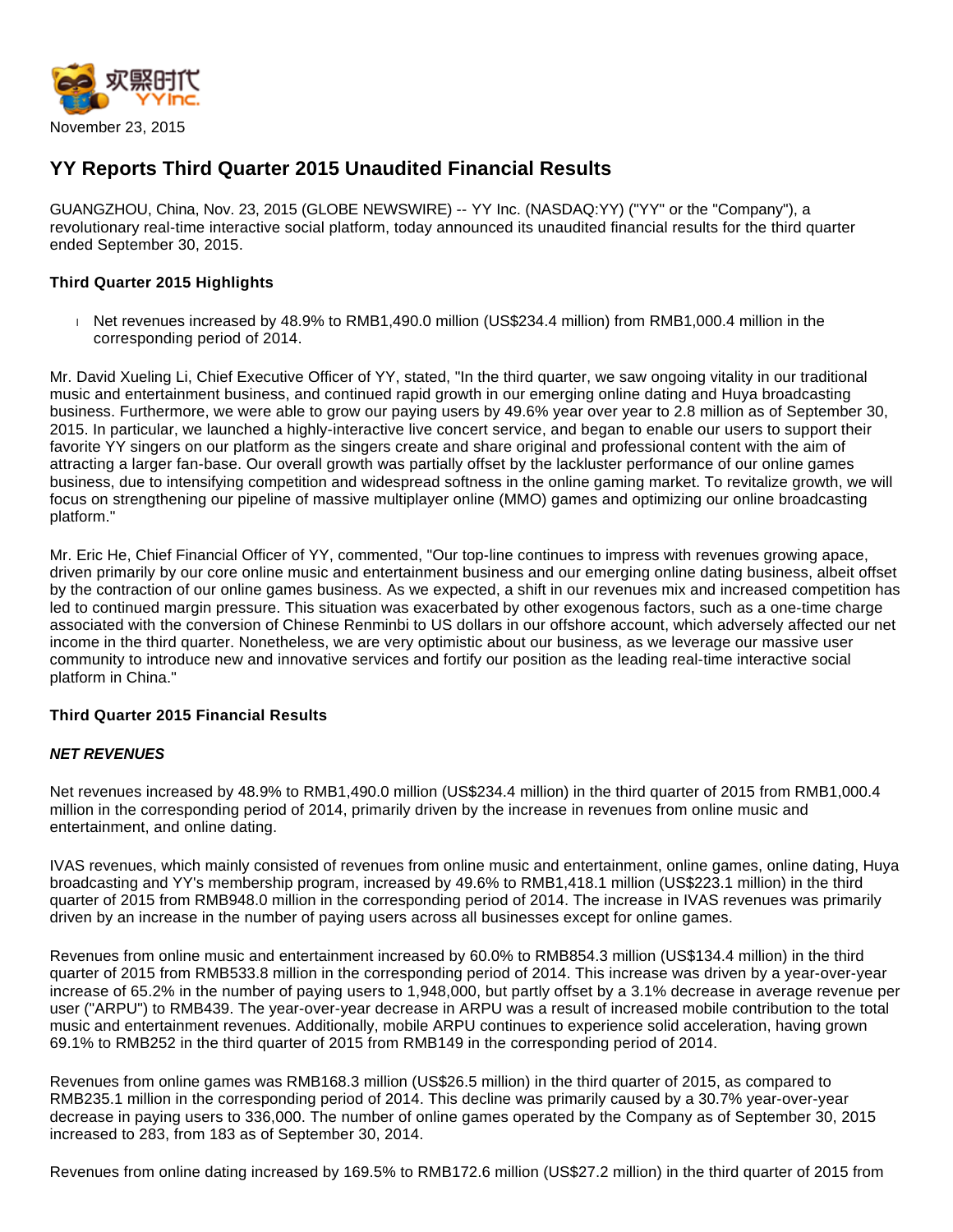RMB64.1 million in the corresponding period of 2014. This increase reflected a year-over-year increase of 43.1% in the number of paying users to 219,000 and an 88.1% year-over-year increase in ARPU to RMB788 in the third quarter of 2015.

Other IVAS revenues, mainly including Huya broadcasting and membership subscription fees, increased by 93.6% to RMB222.8 million (US\$35.1 million) in the third quarter of 2015 from RMB115.1 million in the corresponding period of 2014. Revenues from Huya broadcasting increased by 80.5% to RMB82.4 million (US\$13.0 million) in the third quarter of 2015 from RMB45.6 million in the corresponding period of 2014. Revenues from membership subscription fees increased by 41.3% to RMB76.3 million (US\$12.0 million) in the third quarter of 2015 from RMB54.0 million in the corresponding period of 2014. This increase primarily reflected an 11.3% increase in the number of members to 1,081,000 as of September 30, 2015 from 971,000 as of September 30, 2014.

Other revenues, mainly including revenues from the Company's online education platform, 100 Education, and online advertising revenues from Duowan.com, increased by 37.3% to RMB71.9 million (US\$11.3 million) in the third quarter of 2015 from RMB52.3 million in the corresponding period of 2014.

### **COST OF REVENUES AND GROSS PROFIT**

Cost of revenues increased by 87.5% to RMB905.5 million (US\$142.5 million) in the third quarter of 2015 from RMB482.9 million in the corresponding period of 2014. This increase was primarily attributable to an increase in revenue-sharing fees and content costs to RMB572.6 million (US\$90.1 million) in the third quarter of 2015 from RMB301.2 million in the corresponding period of 2014. This increase in revenue-sharing fees and content costs paid to performers, channel owners and content providers was primarily due to higher levels of user engagement and spending driven by promotional activities as well as an increasing number of new, emerging business lines in different categories. In addition, bandwidth costs increased to RMB147.2 million (US\$23.2 million) in the third quarter of 2015 from RMB87.7 million in the corresponding period of 2014.

Gross profit increased by 13.0% to RMB584.5 million (US\$92.0 million) in the third quarter of 2015 from RMB517.4 million in the corresponding period of 2014. Gross margin was 39.2% in the third quarter of 2015 compared with 51.7% in the corresponding period of 2014. The year-over-year decrease in gross margin was primarily attributable to the change in the Company's business mix to include new business lines involving user-generated content, and higher revenue-sharing fees in online music and entertainment, as well as increased investments in Huya broadcasting.

#### **OPERATING INCOME**

Operating expenses for the third quarter of 2015 increased by 91.3% to RMB401.3 million (US\$63.1 million) from RMB209.8 million in the corresponding period of 2014. This increase was primarily attributable to an increase in the Company's sharebased compensation as well as goodwill and intangible assets impairment charge, partially offset by an adjustment gain for fair value change of contingent consideration associated with unobtained earn-out payments during the third quarter of 2015.

Operating income in the third quarter of 2015 was RMB200.3 million (US\$31.5 million), as compared to RMB308.9 million in the corresponding period of 2014. Operating margin in the third quarter of 2015 was 13.4%, as compared to 30.9% in the corresponding period of 2014.

Non-GAAP operating income **1** decreased by 18.5% to RMB281.0 million (US\$44.2 million) in the third quarter of 2015 from

RMB345.0 million in the corresponding period of 2014. Non-GAAP operating margin **2** decreased to 18.9% in the third quarter of 2015 from 34.5% in the corresponding period of 2014.

#### **NET INCOME**

Net income attributable to YY Inc. was RMB156.4 million (US\$24.6 million) in the third quarter of 2015, as compared to RMB286.2 million in the corresponding period of 2014. Net margin in the third quarter of 2015 was 10.5%, as compared to

28.6% in the corresponding period of 2014. Non-GAAP net income attributable to YY Inc. was RMB237.1 million (US\$37.3 **3**

million), as compared to RMB322.3 million in the corresponding period of 2014. Non-GAAP net margin **4** was 15.9% in the third quarter of 2015, as compared to 32.2% in the corresponding period of 2014.

# **NET INCOME PER ADS**

Diluted net income per ADS **5** in the third quarter of 2015 was RMB2.75 (US\$0.43), as compared to RMB4.77 in the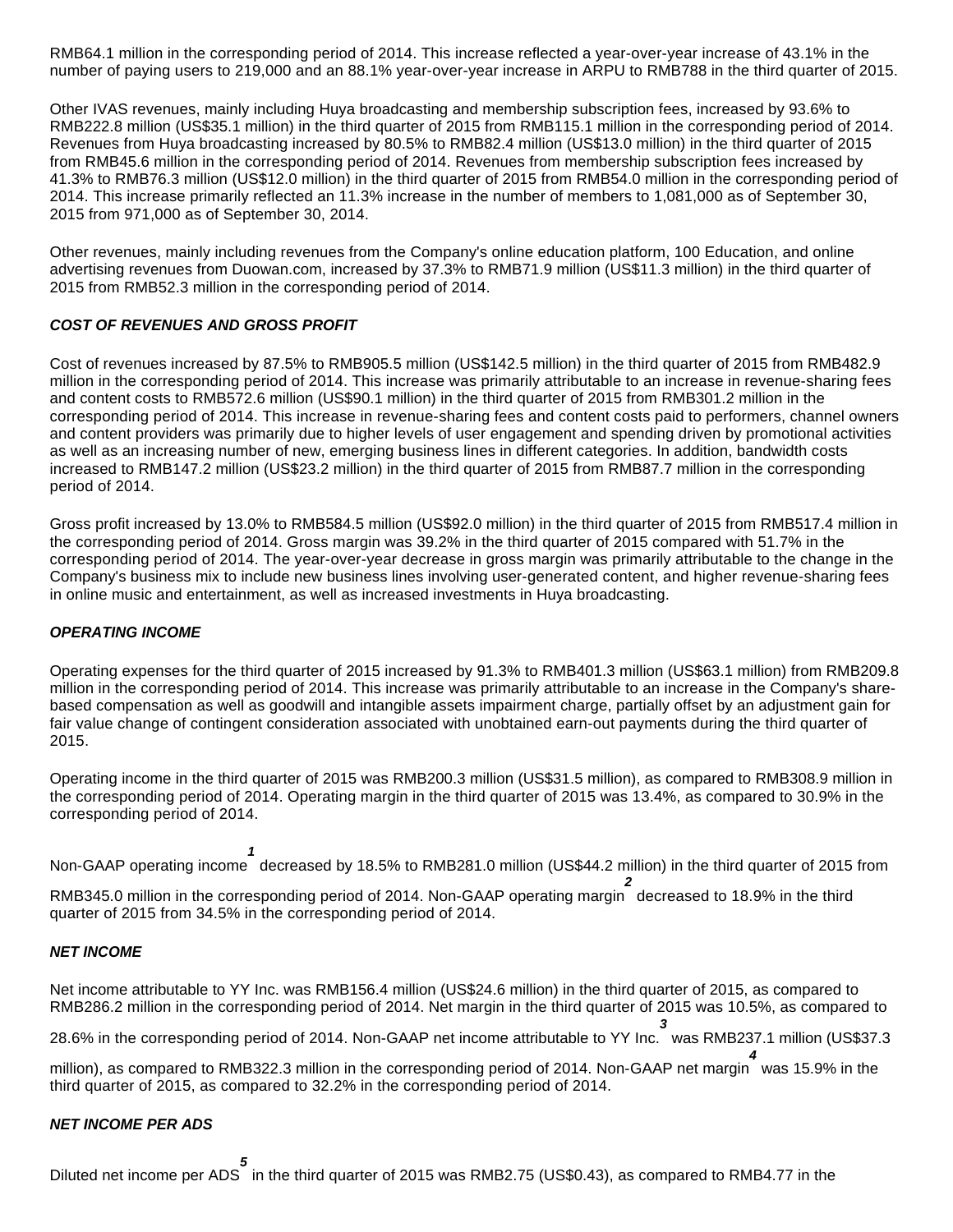Non-GAAP diluted net income per ADS **6** in the third quarter of 2015 was RMB4.17 (US\$0.71), as compared to RMB5.37 in the corresponding period of 2014.

#### **BALANCE SHEET AND CASH FLOWS**

As of September 30, 2015, the Company had cash and cash equivalents of RMB573.8 million (US\$90.3 million) and shortterm deposits and restricted short-term deposits of RMB3,186.5 million (US\$501.4 million). For the third quarter of 2015, net cash from operating activities was RMB321.8 million (US\$50.6 million).

#### **SHARES OUTSTANDING**

As of September 30, 2015, the Company had a total of 1,095.8 million common shares outstanding, or the equivalent of 54.8 million ADSs outstanding.

### **Conference Call Information**

The Company will hold a conference call on Monday, November 23, 2015 at 8:00 pm Eastern Time or Tuesday, November 24, 2015 at 9:00 am Beijing Time to discuss the financial results. Participants may access the call by dialing the following numbers:

| United States:                           | $+1 - 845 - 675 - 0438$ |
|------------------------------------------|-------------------------|
| International Toll Free: +1-855-500-8701 |                         |
| China Domestic:                          | 400-1200654             |
| Hong Kong:                               | +852-3018-6776          |
| Conference ID:                           | #75276286               |

The replay will be accessible through November 30, 2015 by dialing the following numbers:

| United States Toll Free: +1-855-452-5696 |                 |
|------------------------------------------|-----------------|
| International:                           | +61-2-9003-4211 |
| Conference ID:                           | #75276286       |

A live and archived webcast of the conference call will also be available at the Company's investor relations website at [http://investors.yy.com/.](http://www.globenewswire.com/newsroom/ctr?d=10157071&l=33&u=http%3A%2F%2Finvestors.yy.com%2F)

#### **Exchange Rate**

This press release contains translations of certain Renminbi amounts into U.S. dollars at specified rates solely for the convenience of readers. Unless otherwise noted, all translations from Renminbi to U.S. dollars, in this press release, were made at a rate of RMB6.3556 to US\$1.00, the noon buying rate in effect on September 30, 2015 in the City of New York for cable transfers in Renminbi per U.S. dollar as certified for customs purposes by the Federal Reserve Bank of New York.

#### **About YY Inc.**

YY Inc. ("YY" or the "Company") is a revolutionary real-time interactive social platform that engages users in real-time online group activities through voice, text and video. Launched in July 2008, YY Client, the Company's core product, empowers users to create and organize groups of varying sizes to discover and participate in a wide range of online activities, including online music and entertainment, online games, online dating, live game broadcasting and education. YY Inc. was listed on NASDAQ in November 2012 and generated revenues of US\$593 million in the fiscal year 2014.

#### **Safe Harbor Statement**

This announcement contains forward-looking statements. These statements are made under the "safe harbor" provisions of the U.S. Private Securities Litigation Reform Act of 1995. These forward-looking statements can be identified by terminology such as "will," "expects," "anticipates," "future," "intends," "plans," "believes," "estimates" and similar statements. Among other things, the business outlook and quotations from management in this announcement, as well as YY's strategic and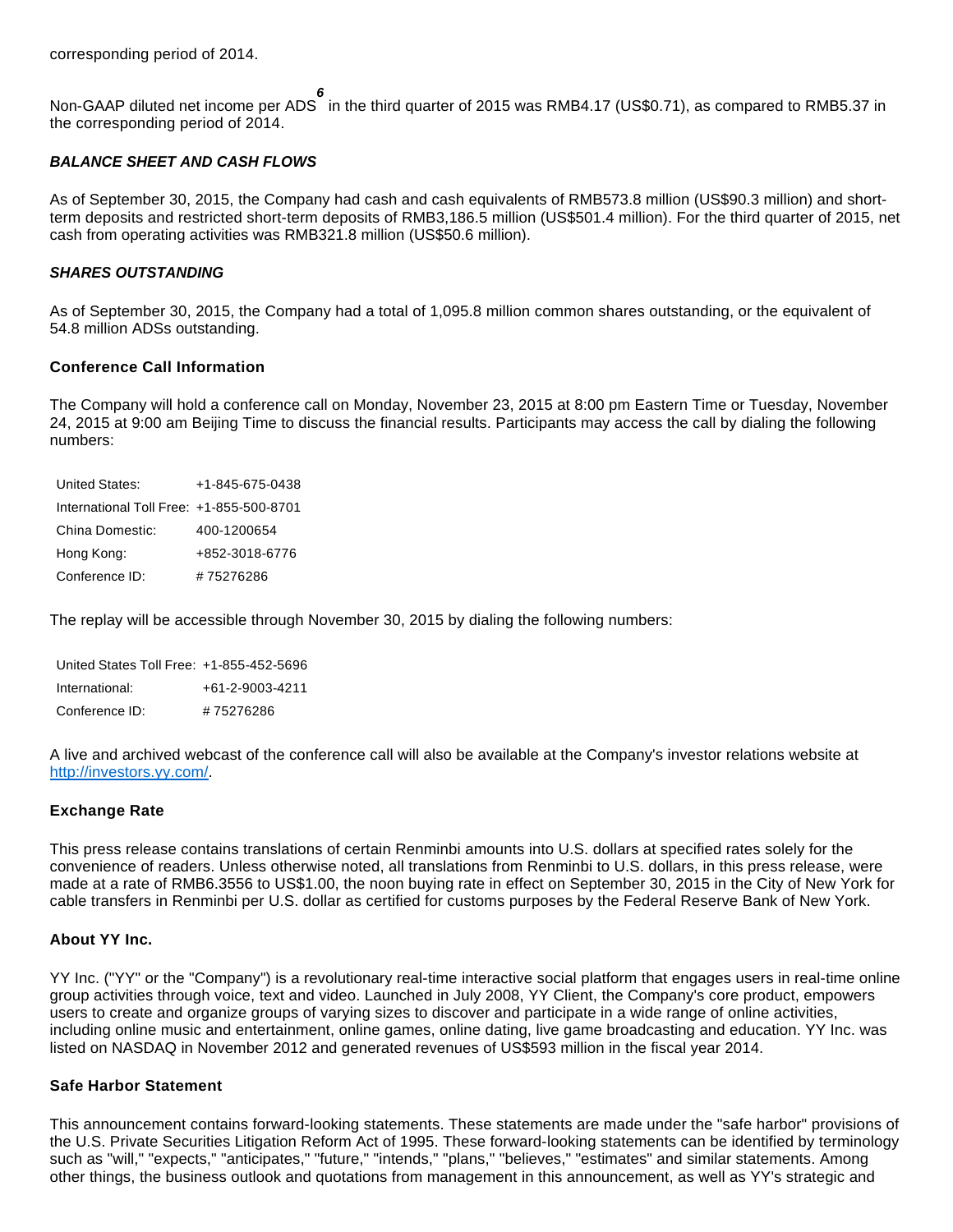operational plans, contain forward-looking statements. YY may also make written or oral forward-looking statements in its periodic reports to the U.S. Securities and Exchange Commission ("SEC"), in its annual report to shareholders, in press releases and other written materials and in oral statements made by its officers, directors or employees to third parties. Statements that are not historical facts, including statements about YY's beliefs and expectations, are forward-looking statements. Forward-looking statements involve inherent risks and uncertainties. A number of factors could cause actual results to differ materially from those contained in any forward-looking statement, including but not limited to the following: YY's goals and strategies; YY's future business development, results of operations and financial condition; the expected growth of the online communication social platform market in China; the expectation regarding the rate at which to gain registered user accounts, active users, especially paying users; YY's ability to monetize the user base; YY's ability to continue attracting advertisers and offering popular online games; fluctuations in general economic and business conditions in China and assumptions underlying or related to any of the foregoing, as well as uncertainties relating to the proposed "going-private" transaction. Further information regarding these and other risks is included in YY's filings with the SEC. All information provided in this press release and in the attachments is as of the date of this press release, and YY does not undertake any obligation to update any forward-looking statement, except as required under applicable law.

### **Use of Non-GAAP Financial Measures**

The unaudited condensed consolidated financial information is prepared in conformity with accounting principles generally accepted in the United States of America ("U.S. GAAP"), except that the consolidated statement of changes in shareholders' equity, consolidated statements of cash flows, and the detailed notes have not been presented. YY uses non-GAAP operating income, non-GAAP operating margin, non-GAAP net income attributable to YY Inc**.**, non-GAAP net margin, non-GAAP net income attributable to common shareholders, and basic and diluted non-GAAP net income per ADS, which are non-GAAP financial measures. Non-GAAP operating income is operating income excluding share-based compensation expenses. Non-GAAP operating margin is non-GAAP operating income as a percentage of net revenues. Non-GAAP net income attributable to YY Inc. is net income attributable to YY Inc. excluding share-based compensation expenses. Non-GAAP net margin is non-GAAP net income attributable to YY Inc. as a percentage of net revenues. Non-GAAP net income attributable to common shareholders is net income attributable to common shareholders excluding share-based compensation expenses. Basic and diluted non-GAAP net income per ADS is non-GAAP net income attributable to common shareholders divided by weighted average number of ADS used in the calculation of basic and diluted net income per ADS. The Company believes that separate analysis and exclusion of the non-cash impact of share-based compensation adds clarity to the constituent parts of its performance. The Company reviews these non-GAAP financial measures together with GAAP financial measures to obtain a better understanding of its operating performance. It uses the non-GAAP financial measure for planning, forecasting and measuring results against the forecast. The Company believes that non-GAAP financial measure is useful supplemental information for investors and analysts to assess its operating performance without the effect of non-cash share-based compensation expenses, which have been and will continue to be significant recurring expenses in its business. However, the use of non-GAAP financial measures has material limitations as an analytical tool. One of the limitations of using non-GAAP financial measures is that they do not include all items that impact the Company's net income for the period. In addition, because non-GAAP financial measures are not measured in the same manner by all companies, they may not be comparable to other similar titled measures used by other companies. In light of the foregoing limitations, you should not consider non-GAAP financial measure in isolation from or as an alternative to the financial measure prepared in accordance with U.S. GAAP.

The presentation of these non-GAAP financial measures is not intended to be considered in isolation from, or as a substitute for, the financial information prepared and presented in accordance with U.S. GAAP. For more information on these non-GAAP financial measures, please see the table captioned "YY Inc. Reconciliations of GAAP and Non-GAAP Results" at the end of this release.

**1**

Non-GAAP operating income is a non-GAAP financial measure, which is defined as operating income excluding sharebased compensation expenses.

#### **2**

Non-GAAP operating margin is a non-GAAP financial measure, which is defined as non-GAAP operating income as a percentage of net revenues.

**3**

Non-GAAP net income attributable to YY Inc. is a non-GAAP financial measure, which is defined as net income attributable to YY Inc. excluding share-based compensation expenses.

#### **4**

Non-GAAP net margin is a non-GAAP financial measure, which is defined as non-GAAP net income attributable to YY Inc. as a percentage of net revenues.

**5** ADS is American Depositary Share. Each ADS represents twenty Class A common shares of the Company. Diluted net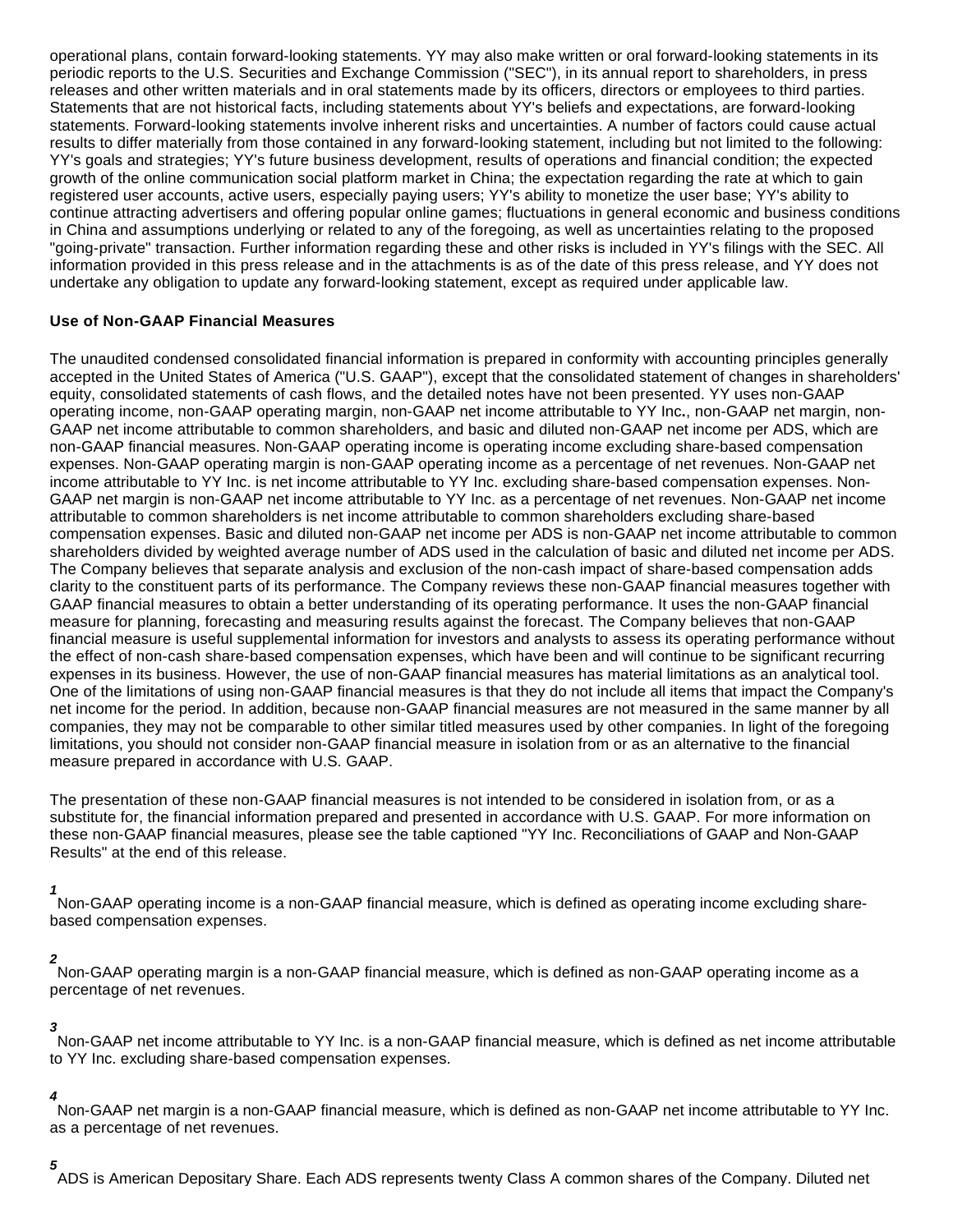income per ADS is net income attributable to common shareholders divided by weighted average number of diluted ADS.

**6**

Non-GAAP diluted net income per ADS is a non-GAAP financial measure, which is defined as non-GAAP net income attributable to common shareholders divided by weighted average number of ADS used in the calculation of diluted net income per ADS.

#### **YY INC.**

#### **UNAUDITED CONDENSED CONSOLIDATED BALANCE SHEETS**

|                                                   |            | December 31, September 30, September 30, |           |
|---------------------------------------------------|------------|------------------------------------------|-----------|
|                                                   | 2014       | 2015                                     | 2015      |
|                                                   | <b>RMB</b> | RMB                                      | US\$      |
| Assets                                            |            |                                          |           |
| <b>Current assets</b>                             |            |                                          |           |
| Cash and cash equivalents                         | 475,028    | 573,794                                  | 90,282    |
| Short-term deposits                               | 4,214,576  | 1,877,619                                | 295,427   |
| Restricted short-term deposits                    | 100,000    | 1,308,906                                | 205,945   |
| Accounts receivable, net                          | 257,436    | 185,875                                  | 29,246    |
| Inventory                                         | 1,445      | 8,999                                    | 1,416     |
| Amount due from related parties                   | 61,073     | 61,614                                   | 9,694     |
| Prepayments and other current assets              | 204,139    | 126,552                                  | 19,912    |
| Deferred tax assets                               | 111,436    | 105,195                                  | 16,552    |
| <b>Total current assets</b>                       | 5,425,133  | 4,248,554                                | 668,474   |
| <b>Non-current assets</b>                         |            |                                          |           |
| Deferred tax assets                               | 1,392      | 1,550                                    | 244       |
| Investments                                       | 186,654    | 533,578                                  | 83,954    |
| Property and equipment, net                       | 234,228    | 795,484                                  | 125,163   |
| Intangible assets, net                            | 154,034    | 135,418                                  | 21,307    |
| Goodwill                                          | 300,382    | 151,619                                  | 23,856    |
| Other non-current assets                          | 560,971    | 1,875,635                                | 295,115   |
| <b>Total non-current assets</b>                   | 1,437,661  | 3,493,284                                | 549,639   |
| <b>Total assets</b>                               | 6,862,794  | 7,741,838                                | 1,218,113 |
| Liabilities and shareholders' equity              |            |                                          |           |
| <b>Current liabilities</b>                        |            |                                          |           |
| Accounts payable                                  | 101,525    | 85,940                                   | 13,522    |
| Deferred revenue                                  | 356,150    | 365,185                                  | 57,459    |
| Advances from customers                           | 34,127     | 43,534                                   | 6,850     |
| Income taxes payable                              | 89,161     | 77,480                                   | 12,191    |
| Accrued liabilities and other current liabilities | 478,703    | 524,115                                  | 82,465    |
| Amounts due to related parties                    | 30,892     | 27,209                                   | 4,281     |
| Loan                                              |            | 1,148,500                                | 180,707   |
| <b>Total current liabilities</b>                  | 1,090,558  | 2,271,963                                | 357,475   |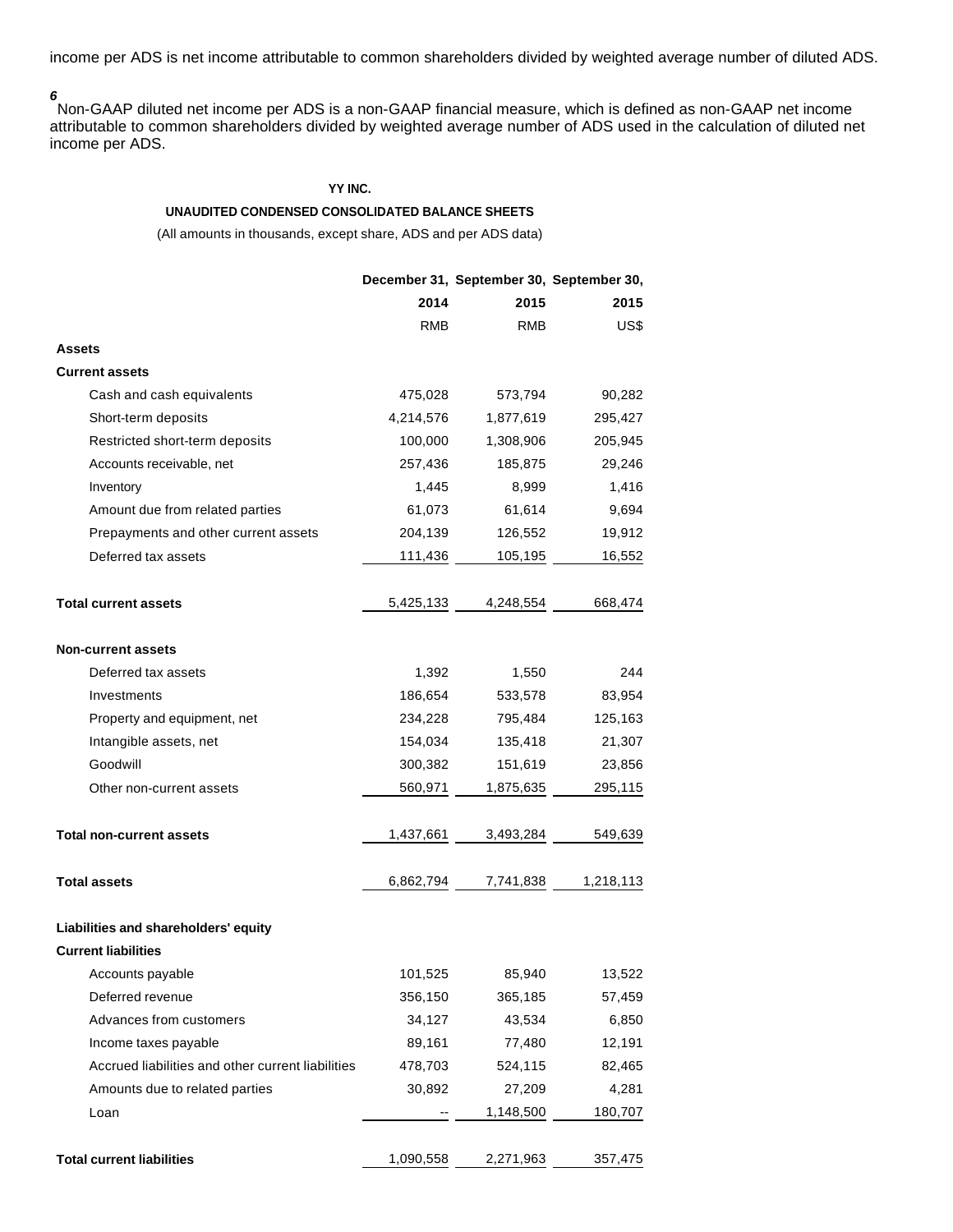| <b>Non-current liabilities</b>       |           |           |         |
|--------------------------------------|-----------|-----------|---------|
| Convertible debt                     | 2,447,980 | 2.544.529 | 400,360 |
| Long-term payable                    | 183,000   | --        |         |
| Deferred revenue                     | 24,383    | 16,923    | 2,663   |
| Deferred tax liabilities             | 26,709    | 17,364    | 2,732   |
|                                      |           |           |         |
| <b>Total non-current liabilities</b> | 2,682,072 | 2,578,816 | 405,755 |
|                                      |           |           |         |
| <b>Total liabilities</b>             | 3,772,630 | 4,850,779 | 763,230 |

# **YY INC.**

### **UNAUDITED CONDENSED CONSOLIDATED BALANCE SHEETS (CONTINUED)**

(All amounts in thousands, except share, ADS and per ADS data)

|                                                                                                                                                                                                                                               |            |            | December 31, September 30, September 30, |
|-----------------------------------------------------------------------------------------------------------------------------------------------------------------------------------------------------------------------------------------------|------------|------------|------------------------------------------|
|                                                                                                                                                                                                                                               | 2014       | 2015       | 2015                                     |
|                                                                                                                                                                                                                                               | <b>RMB</b> | <b>RMB</b> | US\$                                     |
| <b>Mezzanine equity</b>                                                                                                                                                                                                                       |            | 60,767     | 9,561                                    |
| <b>Shareholders' equity</b>                                                                                                                                                                                                                   |            |            |                                          |
| Class A common shares (US\$0.00001 par value; 10,000,000,000 shares authorized,<br>706,173,568 shares issued and outstanding as of December 31, 2014 and 704,936,508<br>shares issued and outstanding as of September 30, 2015, respectively) | 43         | 42         | $\overline{7}$                           |
| Class B common shares (US\$0.00001 par value: 1,000,000,000shares authorized,<br>427,352,696 shares issued and outstanding as of December 31, 2014 and 390,868,516<br>shares issued and outstanding as of September 30, 2015, respectively)   | 30         | 28         | 4                                        |
| Additional paid-in capital                                                                                                                                                                                                                    | 2,900,458  | 1,955,011  | 307,604                                  |
| <b>Statutory reserves</b>                                                                                                                                                                                                                     | 56,469     | 56,469     | 8,885                                    |
| Retained earnings                                                                                                                                                                                                                             | 173,963    | 847.990    | 133,424                                  |
| Accumulated other comprehensive losses                                                                                                                                                                                                        | (40, 799)  | (36, 025)  | (5,668)                                  |
| Noncontrolling interests                                                                                                                                                                                                                      |            | 6,777      | 1,066                                    |
| <b>Total shareholders' equity</b>                                                                                                                                                                                                             | 3,090,164  | 2,830,292  | 445,322                                  |
| Total liabilities, mezzanine equity and                                                                                                                                                                                                       |            |            |                                          |
| shareholders' equity                                                                                                                                                                                                                          | 6,862,794  | 7,741,838  | 1,218,113                                |

# **YY INC.**

#### **UNAUDITED CONDENSED CONSOLIDATED STATEMENTS OF OPERATIONS AND COMPREHENSIVE INCOME**

|                  |      | <b>Three Months Ended</b> | <b>Nine Months Ended</b> |      |                                                        |      |  |
|------------------|------|---------------------------|--------------------------|------|--------------------------------------------------------|------|--|
| <b>September</b> |      |                           |                          |      | June September September September September September |      |  |
| 30.              | 30.  | 30.                       | 30.                      | 30.  | 30.                                                    | 30.  |  |
| 2014             | 2015 | 2015                      | 2015                     | 2014 | 2015                                                   | 2015 |  |
| RMB              | RMB  | RMB                       | US\$                     | RMB  | RMB                                                    | US\$ |  |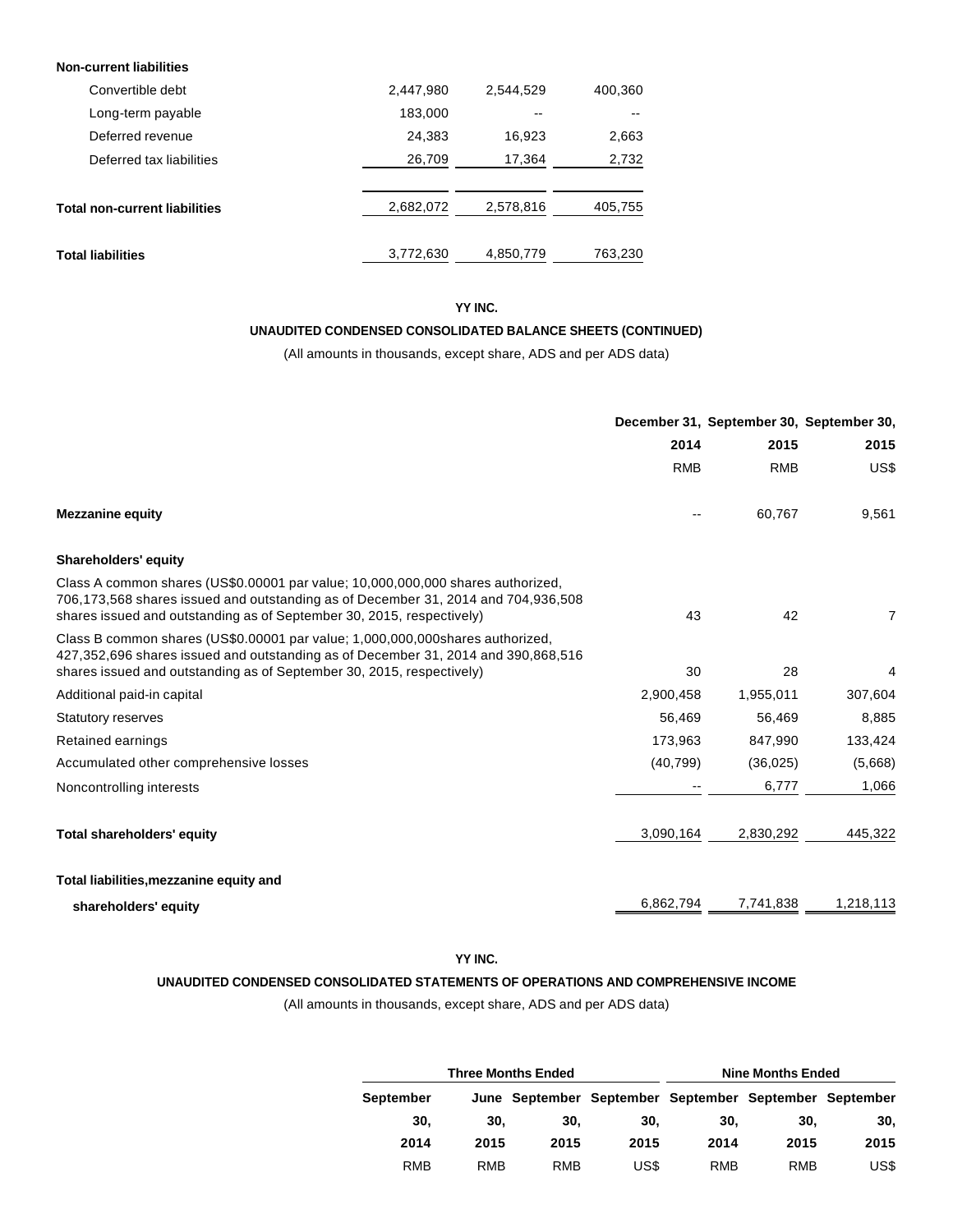#### **Net revenues**

Internet value-added service

| -Online music and entertainment                                                           | 533,821                  | 730,693    | 854,306    | 134,418   | 1,433,311                                    | 2,175,054  | 342,226    |
|-------------------------------------------------------------------------------------------|--------------------------|------------|------------|-----------|----------------------------------------------|------------|------------|
| -Online games                                                                             | 235,081                  | 199,404    | 168,332    | 26,486    | 582,301                                      | 599,484    | 94,324     |
| -Online dating                                                                            | 64,061                   | 157,348    | 172,641    | 27,164    | 100,637                                      | 461,825    | 72,664     |
| -Other IVAS                                                                               | 115,058                  | 212,585    | 222,797    | 35,055    | 274,543                                      | 592,579    | 93,237     |
| Other revenues                                                                            | 52,344                   | 57,151     | 71,886     | 11,311    | 116,938                                      | 168,463    | 26,506     |
| <b>Total net revenue</b>                                                                  | 1,000,365                | 1,357,181  | 1,489,962  | 234,434   | 2,507,730                                    | 3,997,405  | 628,957    |
| Cost of revenues <sup>(1)</sup>                                                           | (482, 918)               | (833, 281) | (905, 489) |           | $(142, 471)$ $(1, 224, 655)$ $(2, 411, 505)$ |            | (379, 430) |
| <b>Gross profit</b>                                                                       | 517,447                  | 523,900    | 584,473    | 91,963    | 1,283,075                                    | 1,585,900  | 249,527    |
| Operating expenses <sup>(1)</sup>                                                         |                          |            |            |           |                                              |            |            |
| Research and development expenses                                                         | (126, 599)               | (120, 125) | (153,008)  | (24, 075) | (315, 763)                                   | (396, 121) | (62, 326)  |
| Sales and marketing expenses                                                              | (33, 308)                | (63,079)   | (84, 074)  | (13, 228) | (53, 506)                                    | (198, 696) | (31, 263)  |
| General and administrative expenses                                                       | (49, 901)                | (63, 843)  | (147, 312) | (23, 178) | (165, 257)                                   | (270, 686) | (42, 590)  |
| Goodwill impairment                                                                       | $\overline{\phantom{a}}$ | (110, 699) | (199, 425) | (31, 378) | --                                           | (310, 124) | (48, 795)  |
| Fair value change of contingent consideration                                             |                          | 109,995    | 182,476    | 28,711    |                                              | 292,471    | 46,018     |
| <b>Total operating expenses</b>                                                           | (209, 808)               | (247, 751) | (401, 343) | (63, 148) | (534, 526)                                   | (883, 156) | (138, 956) |
| Other income                                                                              | 1,245                    | 31,570     | 17,156     | 2,699     | 3,964                                        | 49,486     | 7,786      |
| <b>Operating income</b>                                                                   | 308,884                  | 307,719    | 200,286    | 31,514    | 752,513                                      | 752,230    | 118,357    |
|                                                                                           |                          |            |            |           |                                              |            |            |
| Other non-operating expenses                                                              |                          |            |            |           |                                              | (2, 165)   | (341)      |
| Gain on disposal of an equity investment                                                  | 999                      |            |            |           | 999                                          |            |            |
| Foreign currency exchange gains (losses), net                                             | 189                      | 3,917      | (37, 119)  | (5,840)   | (14, 495)                                    | (38, 286)  | (6,024)    |
| Interest expense                                                                          | (18, 615)                | (21, 941)  | (24, 983)  | (3,931)   | (37, 997)                                    | (65, 109)  | (10, 244)  |
| Interest income                                                                           | 49,607                   | 33,884     | 30,555     | 4,808     | 116,374                                      | 111,707    | 17,576     |
| Income before income tax expenses                                                         | 341,064                  | 323,579    | 168,739    | 26,551    | 817,394                                      | 758,377    | 119,324    |
| Income tax expenses                                                                       | (54, 147)                | (36, 430)  | (45, 862)  | (7, 216)  | (125, 204)                                   | (126, 766) | (19, 946)  |
| Income before share of (loss) income in equity<br>method investments, net of income taxes | 286,917                  | 287,149    | 122,877    | 19,335    | 692,190                                      | 631,611    | 99,378     |
| Share of (loss) income in equity method<br>investments, net of income taxes               | (680)                    | 2,319      | 3,567      | 561       | (515)                                        | 10,887     | 1,713      |
| Net income                                                                                | 286,237                  | 289,468    | 126,444    | 19,896    | 691,675                                      | 642,498    | 101,091    |
| Less: Net loss attributable to non-controlling<br>interest                                | $-$                      | (1, 223)   | (29, 930)  | (4,709)   | --                                           | (31, 529)  | (4,961)    |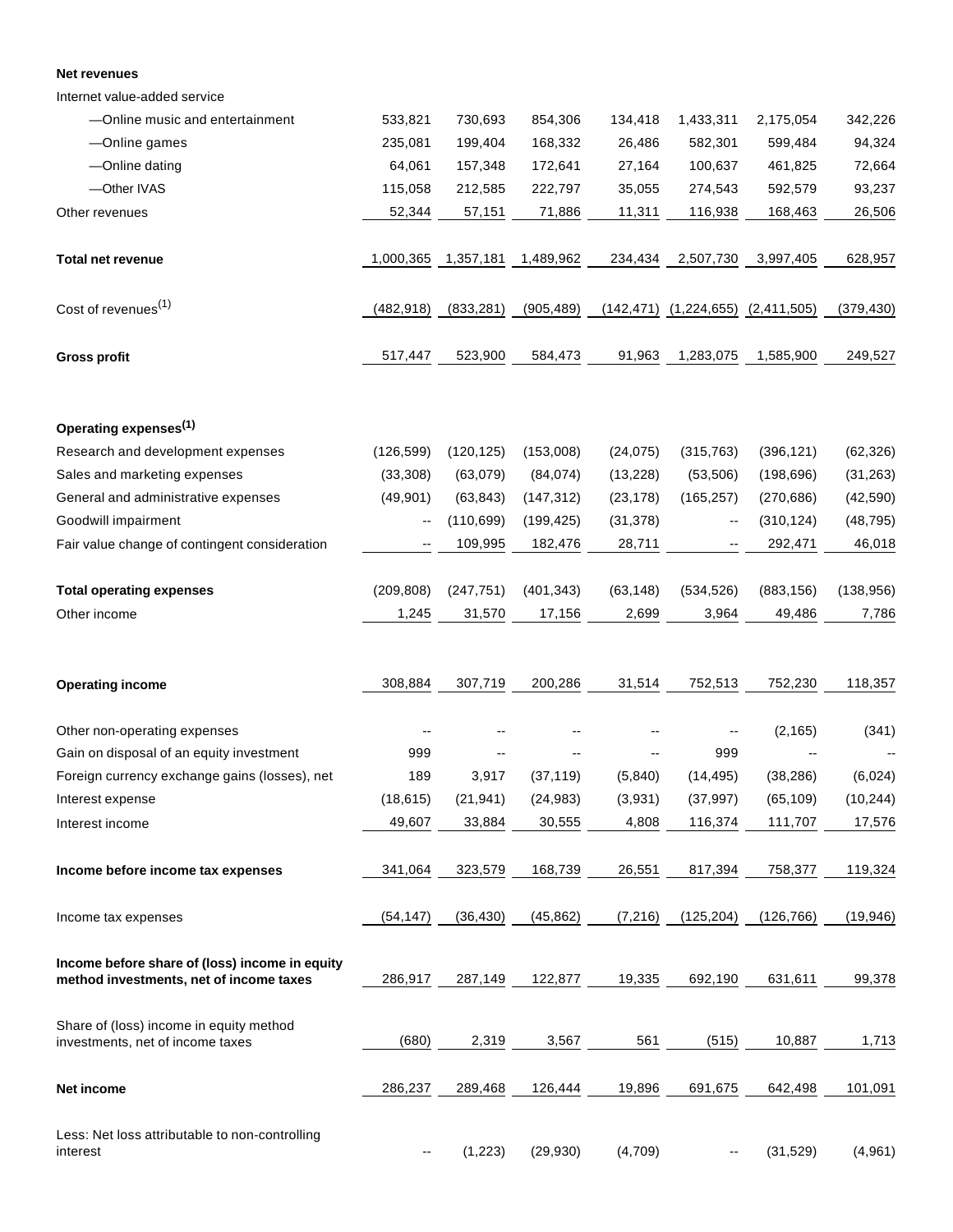| Net income attributable to YY Inc.                                       | 286,237 | 290,691 | 156,374 | 24,605                                      | 691,675                                                                      | 674,027                          | 106,052 |
|--------------------------------------------------------------------------|---------|---------|---------|---------------------------------------------|------------------------------------------------------------------------------|----------------------------------|---------|
|                                                                          |         |         |         |                                             |                                                                              |                                  |         |
| Other comprehensive (loss) income :                                      |         |         |         |                                             |                                                                              |                                  |         |
| Foreign currency translation adjustments, net of<br>nil tax              | (47)    | 30      | 673     | 106                                         | 9,437                                                                        | 4,774                            | 751     |
| Comprehensive income attributable to YY Inc.                             | 286,190 | 290,721 | 157,047 | 24,711                                      | 701,112                                                                      | 678,801                          | 106,803 |
| Net income per ADS                                                       |         |         |         |                                             |                                                                              |                                  |         |
| -basic                                                                   | 4.94    | 5.23    | 2.80    | 0.44                                        | 12.03                                                                        | 11.96                            | 1.88    |
| -diluted                                                                 | 4.77    | 5.10    | 2.75    | 0.43                                        | 11.55                                                                        | 11.68                            | 1.84    |
| Weighted average number of ADS used in<br>calculating net income per ADS |         |         |         |                                             |                                                                              |                                  |         |
| -basic                                                                   |         |         |         | 57,967,199 55,629,042 55,918,954 55,918,954 |                                                                              | 57,507,038 56,371,472 56,371,472 |         |
| -diluted                                                                 |         |         |         |                                             | 60.055.585 60.544.579 56.884.168 56.884.168 59.901.727 57.710.288 57.710.288 |                                  |         |

(1) Share-based compensation was allocated in cost of revenues and operating expenses as follows:

|                                     | <b>Three Months Ended</b> |            |            |       | <b>Nine Months Ended</b>                               |            |        |
|-------------------------------------|---------------------------|------------|------------|-------|--------------------------------------------------------|------------|--------|
|                                     | <b>September</b>          |            |            |       | June September September September September September |            |        |
|                                     | 30,                       | 30,        | 30,        | 30,   | 30,                                                    | 30,        | 30,    |
|                                     | 2014                      | 2015       | 2015       | 2015  | 2014                                                   | 2015       | 2015   |
|                                     | <b>RMB</b>                | <b>RMB</b> | <b>RMB</b> | US\$  | <b>RMB</b>                                             | <b>RMB</b> | US\$   |
| Cost of revenues                    | 5.280                     | 1,937      | 8,723      | 1.372 | 12.379                                                 | 15,092     | 2,375  |
| Research and development expenses   | 15.431                    | 2,650      | 27,121     | 4,267 | 39,649                                                 | 41,711     | 6,563  |
| Sales and marketing expenses        | 744                       | 260        | 1,191      | 187   | 1,737                                                  | 2,194      | 345    |
| General and administrative expenses | 14,628                    | 6.742      | 43,695     | 6,875 | 42.845                                                 | 65,166     | 10,253 |

#### **YY INC.**

#### **Reconciliations of GAAP and Non-GAAP Results**

|                                    |            | <b>Three Months Ended</b> |            |        |                                                        | <b>Nine Months Ended</b> |         |  |
|------------------------------------|------------|---------------------------|------------|--------|--------------------------------------------------------|--------------------------|---------|--|
|                                    | September  |                           |            |        | June September September September September September |                          |         |  |
|                                    | 30,        | 30,                       | 30,        | 30.    | 30,                                                    | 30,                      | 30,     |  |
|                                    | 2014       | 2015                      | 2015       | 2015   | 2014                                                   | 2015                     | 2015    |  |
|                                    | <b>RMB</b> | <b>RMB</b>                | <b>RMB</b> | US\$   | <b>RMB</b>                                             | <b>RMB</b>               | US\$    |  |
| Operating income                   | 308.884    | 307,719                   | 200,286    | 31,514 | 752,513                                                | 752,230                  | 118,357 |  |
| Share-based compensation expenses  | 36,083     | 11,589                    | 80,730     | 12,701 | 96,610                                                 | 124,163                  | 19,536  |  |
|                                    |            |                           |            |        |                                                        |                          |         |  |
| Non-GAAP operating income          | 344,967    | 319,308                   | 281.016    | 44,215 | 849,123                                                | 876,393                  | 137,893 |  |
| Net income attributable to YY Inc. | 286.237    | 290.691                   | 156.374    | 24.605 | 691,675                                                | 674.027                  | 106.052 |  |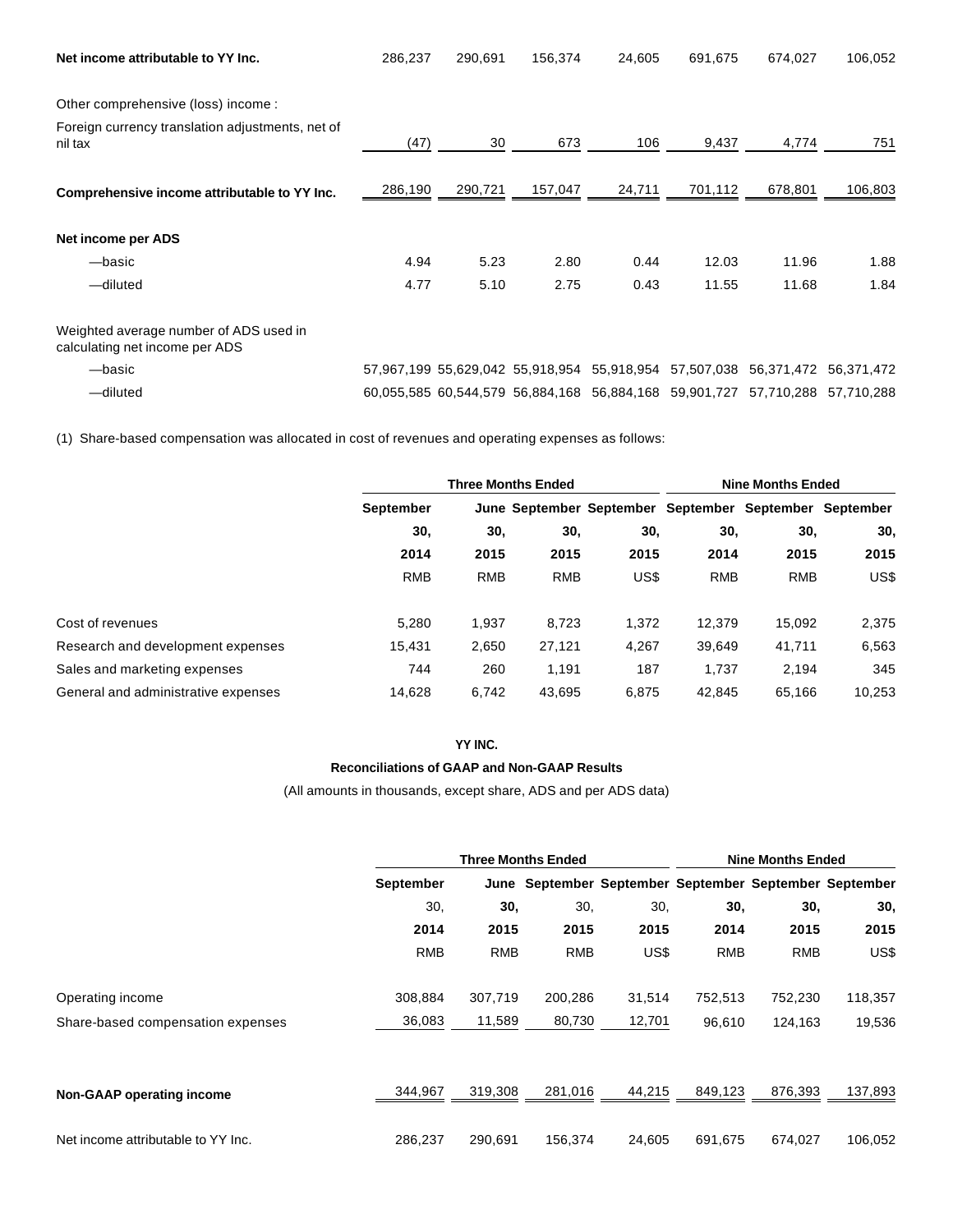| Share-based compensation expenses                                                   | 36,083  | 11,589  | 80,730  | 12,701                                                                       | 96,610  | 124,163 | 19,536  |
|-------------------------------------------------------------------------------------|---------|---------|---------|------------------------------------------------------------------------------|---------|---------|---------|
| Non-GAAP net income attributable to YY Inc.                                         | 322,320 | 302,280 | 237,104 | 37,306                                                                       | 788,285 | 798,190 | 125,588 |
| Non-GAAP net income per ADS                                                         |         |         |         |                                                                              |         |         |         |
| —Basic                                                                              | 5.56    | 5.43    | 4.24    | 0.67                                                                         | 13.71   | 14.16   | 2.23    |
| -Diluted                                                                            | 5.37    | 5.29    | 4.17    | 0.71                                                                         | 13.16   | 13.83   | 2.18    |
| Weighted average numbers of ADS used in<br>calculating Non-GAAP net income per ADS: |         |         |         |                                                                              |         |         |         |
| -Basic                                                                              |         |         |         | 57,967,199 55,629,042 55,918,954 55,918,954 57,507,038 56,371,472 56,371,472 |         |         |         |
| -Diluted                                                                            |         |         |         | 60,055,585 60,544,579 56,884,168 56,884,168 59,901,727 57,710,288 57,710,288 |         |         |         |

**UNAUDITED SEGMENT REPORT**

|                                        |                           |            |                                             | <b>Three Months Ended</b> |                      |              |                     |
|----------------------------------------|---------------------------|------------|---------------------------------------------|---------------------------|----------------------|--------------|---------------------|
|                                        | <b>September 30, 2015</b> |            |                                             |                           |                      |              |                     |
|                                        | <b>YY IVAS</b>            |            | Others YY IVAS and others Huya broadcasting |                           | <b>100 Education</b> | <b>Total</b> | <b>Total</b>        |
|                                        | <b>RMB</b>                | <b>RMB</b> | <b>RMB</b>                                  | <b>RMB</b>                | <b>RMB</b>           | <b>RMB</b>   | US\$                |
| <b>Net revenues</b>                    |                           |            |                                             |                           |                      |              |                     |
| Internet value-added<br>service        |                           |            |                                             |                           |                      |              |                     |
| -Online music<br>and entertainment     | 854,306                   |            | 854,306                                     |                           |                      | 854,306      | 134,418             |
| -Online games                          | 168,332                   |            | 168,332                                     |                           |                      | 168,332      | 26,486              |
| -Online dating                         | 172,641                   |            | 172,641                                     |                           | --                   | 172,641      | 27,164              |
| -Other IVAS                            | 140,420                   |            | 140,420                                     | 82,377                    | --                   | 222,797      | 35,055              |
| Other revenues                         | $\sim$                    | 32,222     | 32,222                                      |                           | 39,664               | 71,886       | 11,311              |
| <b>Total net revenue</b>               | 1,335,699                 | 32,222     | 1,367,921                                   | 82,377                    | 39,664               | 1,489,962    | 234,434             |
| Cost of revenues <sup>(1)</sup>        |                           |            | (695, 373)                                  | (171, 212)                | (38, 904)            |              | (905,489) (142,471) |
| <b>Gross profit (loss)</b>             |                           |            | 672,548                                     | (88, 835)                 | 760                  | 584,473      | 91,963              |
| Operating expenses <sup>(1)</sup>      |                           |            |                                             |                           |                      |              |                     |
| Research and<br>development expenses   |                           |            | (123, 378)                                  | (18, 233)                 | (11, 397)            | (153,008)    | (24, 075)           |
| Sales and marketing<br>expenses        |                           |            | (62, 754)                                   | (8,788)                   | (12, 532)            | (84, 074)    | (13, 228)           |
| General and<br>administrative expenses |                           |            | (72, 254)                                   | (6,021)                   | (69, 037)            | (147, 312)   | (23, 178)           |
| Goodwill impairment                    |                           |            | (128, 034)                                  |                           | (71, 391)            | (199, 425)   | (31, 378)           |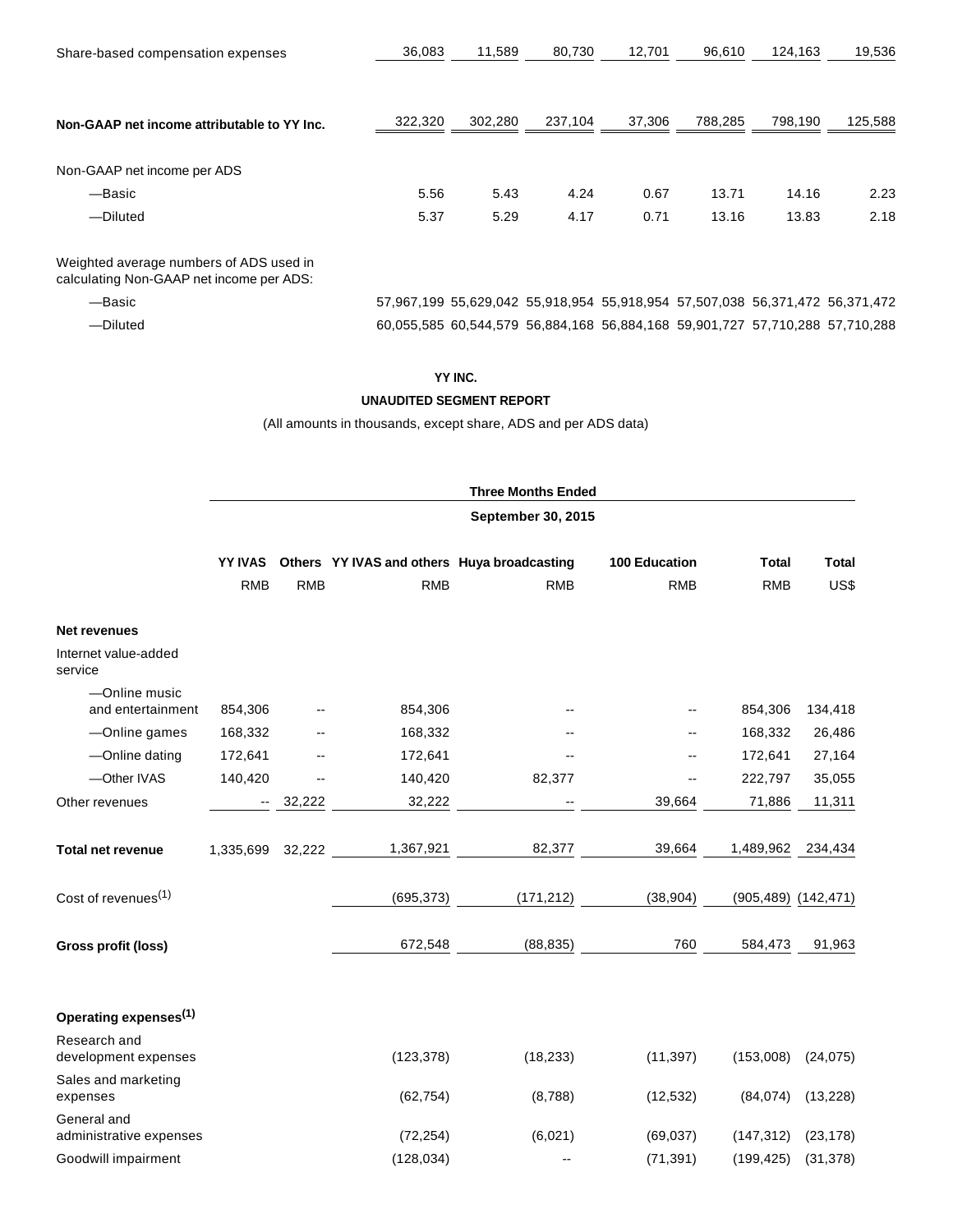Fair value change of contingent consideration

|                                    | 108,858    | $\overline{\phantom{a}}$ | 73,618                   | 182,476    | 28,711    |
|------------------------------------|------------|--------------------------|--------------------------|------------|-----------|
| <b>Total operating</b><br>expenses | (277, 562) | (33,042)                 | (90, 739)                | (401, 343) | (63, 148) |
| Other income                       | 17,156     | $\overline{\phantom{m}}$ | $\overline{\phantom{a}}$ | 17,156     | 2,699     |
| <b>Operating income</b><br>(loss)  | 412,142    | (121, 877)               | (89, 979)                | 200,286    | 31,514    |

(1) Share-based compensation was allocated in cost of revenues and operating expenses as follows:

**Three Months Ended September 30, 2015**

|                                        | YY IVAS and others Huya broadcasting 100 Education |            |                          |              | Total Total |
|----------------------------------------|----------------------------------------------------|------------|--------------------------|--------------|-------------|
|                                        | <b>RMB</b>                                         | <b>RMB</b> | <b>RMB</b>               | <b>RMB</b>   | US\$        |
| Cost of revenues                       | 8,194                                              | 367        | 162                      | 8,723 1,372  |             |
| Research and<br>development expenses   | 23,065                                             | 1,559      | 2,497                    | 27,121 4,267 |             |
| Sales and marketing<br>expenses        | 1,189                                              | 2          | $\overline{\phantom{a}}$ | 1.191        | 187         |
| General and<br>administrative expenses | 15,381                                             | 130        | 28,184                   | 43,695 6,875 |             |

#### **YY INC.**

#### **RECONCILIATION OF GAAP AND NON-GAAP RESULTS OF UNAUDITED SEGMENT REPORT**

(All amounts in thousands, except share, ADS and per ADS data)

# **Three Months Ended September 30, 2015**

# **YY IVAS Huya 100 and others broadcasting Education Total Total** RMB RMB RMB RMB US\$ Operating income (loss) 412,142 (121,877) (89,979) 200,286 31,514 Share-based compensation expenses \_\_\_\_\_ 47,829 \_\_\_\_\_\_ 2,058 \_\_\_ 30,843 \_\_ 80,730 12,701

**Non-GAAP operating income (loss)** 459,971 (119,819) (59,136) 281,016 44,215

**YY INC.**

**UNAUDITED SEGMENT REPORT**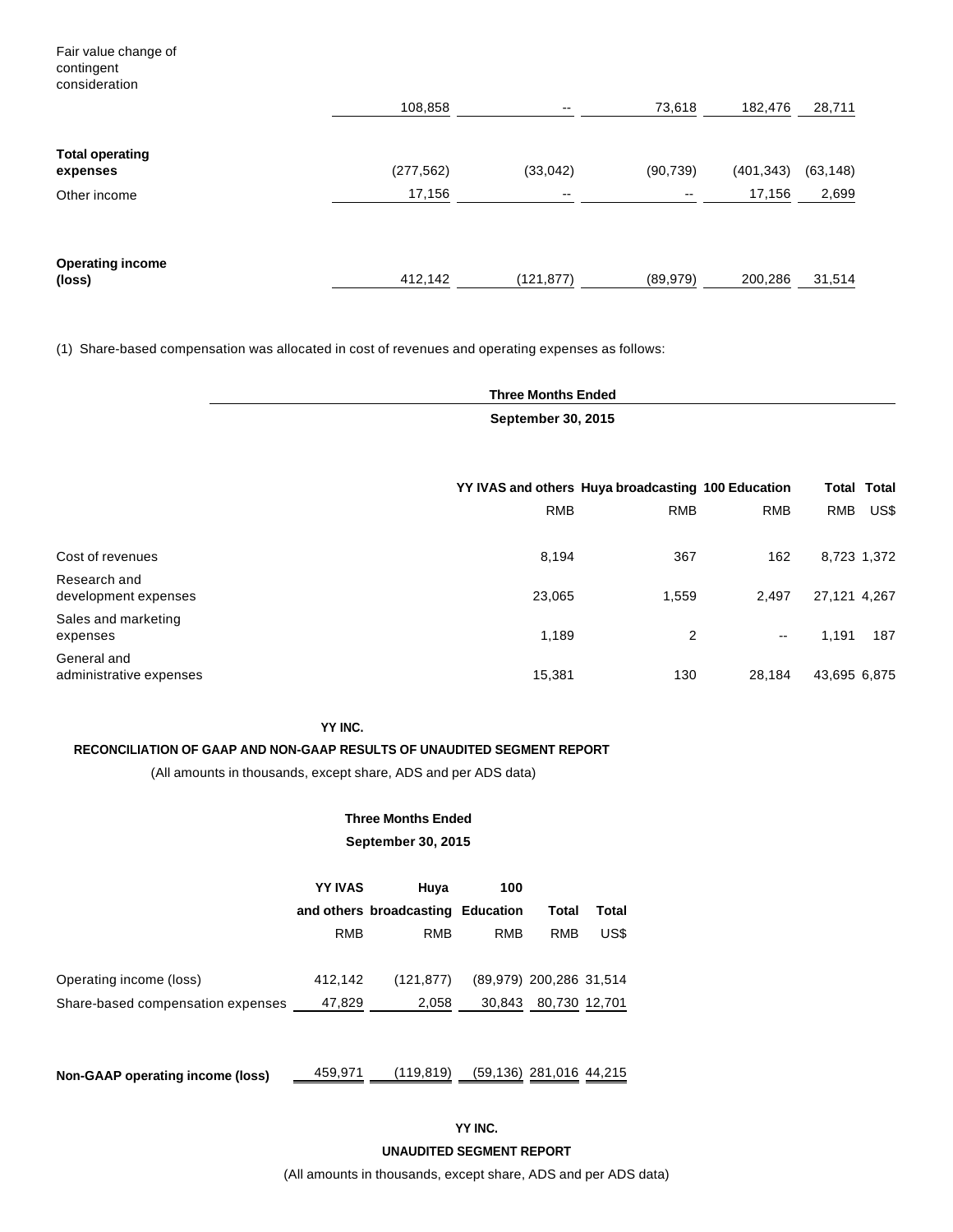|                                     | YY IVAS          |            |            | Others YY IVAS and others Huya broadcasting 100 Education |            | Total                                 | <b>Total</b> |
|-------------------------------------|------------------|------------|------------|-----------------------------------------------------------|------------|---------------------------------------|--------------|
|                                     | <b>RMB</b>       | <b>RMB</b> | <b>RMB</b> | <b>RMB</b>                                                | <b>RMB</b> | <b>RMB</b>                            | US\$         |
|                                     |                  |            |            |                                                           |            |                                       |              |
| <b>Net revenues</b>                 |                  |            |            |                                                           |            |                                       |              |
| Internet value-added service        |                  |            |            |                                                           |            |                                       |              |
| -Online music and entertainment     | 730,693          |            | 730,693    |                                                           |            | 730,693                               | 117,854      |
| -Online games                       | 199,404          |            | 199,404    |                                                           |            | 199,404                               | 32,162       |
| -Online dating                      | 157,348          |            | 157,348    |                                                           | --         | 157,348                               | 25,379       |
| -Other IVAS                         | 127,260          |            | 127,260    | 85,325                                                    | --         | 212,585                               | 34,288       |
| Other revenues                      |                  | $-31,977$  | 31,977     |                                                           | 25,174     | 57,151                                | 9,218        |
| <b>Total net revenue</b>            | 1,214,705 31,977 |            | 1,246,682  | 85,325                                                    |            | 25,174 1,357,181                      | 218,901      |
| Cost of revenues <sup>(1)</sup>     |                  |            | (646, 399) | (157, 638)                                                |            | $(29, 244)$ $(833, 281)$ $(134, 400)$ |              |
| Gross profit (loss)                 |                  |            | 600,283    | (72, 313)                                                 | (4,070)    | 523,900                               | 84,501       |
| Operating expenses <sup>(1)</sup>   |                  |            |            |                                                           |            |                                       |              |
| Research and development expenses   |                  |            | (97, 301)  | (14, 644)                                                 |            | $(8,180)$ $(120,125)$                 | (19, 375)    |
| Sales and marketing expenses        |                  |            | (51, 623)  | (2,460)                                                   | (8,996)    | (63,079)                              | (10, 174)    |
| General and administrative expenses |                  |            | (47, 546)  | (4, 372)                                                  | (11, 925)  | (63, 843)                             | (10, 297)    |
| Goodwill impairment                 |                  |            |            | $-$                                                       |            | $(110,699)$ $(110,699)$               | (17, 855)    |
| Fair value change of contingent     |                  |            |            |                                                           |            |                                       |              |
| consideration                       |                  |            | (1, 552)   |                                                           | 111,547    | 109,995                               | 17,741       |
| <b>Total operating expenses</b>     |                  |            | (198, 022) | (21, 476)                                                 |            | $(28, 253)$ $(247, 751)$              | (39,960)     |
| Other income                        |                  |            | 31,570     |                                                           |            | 31,570                                | 5,092        |
| <b>Operating income (loss)</b>      |                  |            | 433,831    | (93, 789)                                                 | (32, 323)  | 307,719                               | 49,633       |

**Three Months Ended June 30, 2015**

(1) Share-based compensation was allocated in cost of revenues and operating expenses as follows:

|                                     | <b>Three Months Ended</b><br>June 30, 2015         |            |            |              |       |  |
|-------------------------------------|----------------------------------------------------|------------|------------|--------------|-------|--|
|                                     |                                                    |            |            |              |       |  |
|                                     | YY IVAS and others Huya broadcasting 100 Education |            |            | <b>Total</b> | Total |  |
|                                     | <b>RMB</b>                                         | <b>RMB</b> | <b>RMB</b> | <b>RMB</b>   | US\$  |  |
| Cost of revenues                    | 1,935                                              | (22)       | 24         | 1,937        | 312   |  |
| Research and development expenses   | 2,051                                              | 10         | 589        | 2,650        | 427   |  |
| Sales and marketing expenses        | 263                                                | (3)        | --         | 260          | 42    |  |
| General and administrative expenses | 6,565                                              | 195        | (18)       | 6,742        | 1,087 |  |